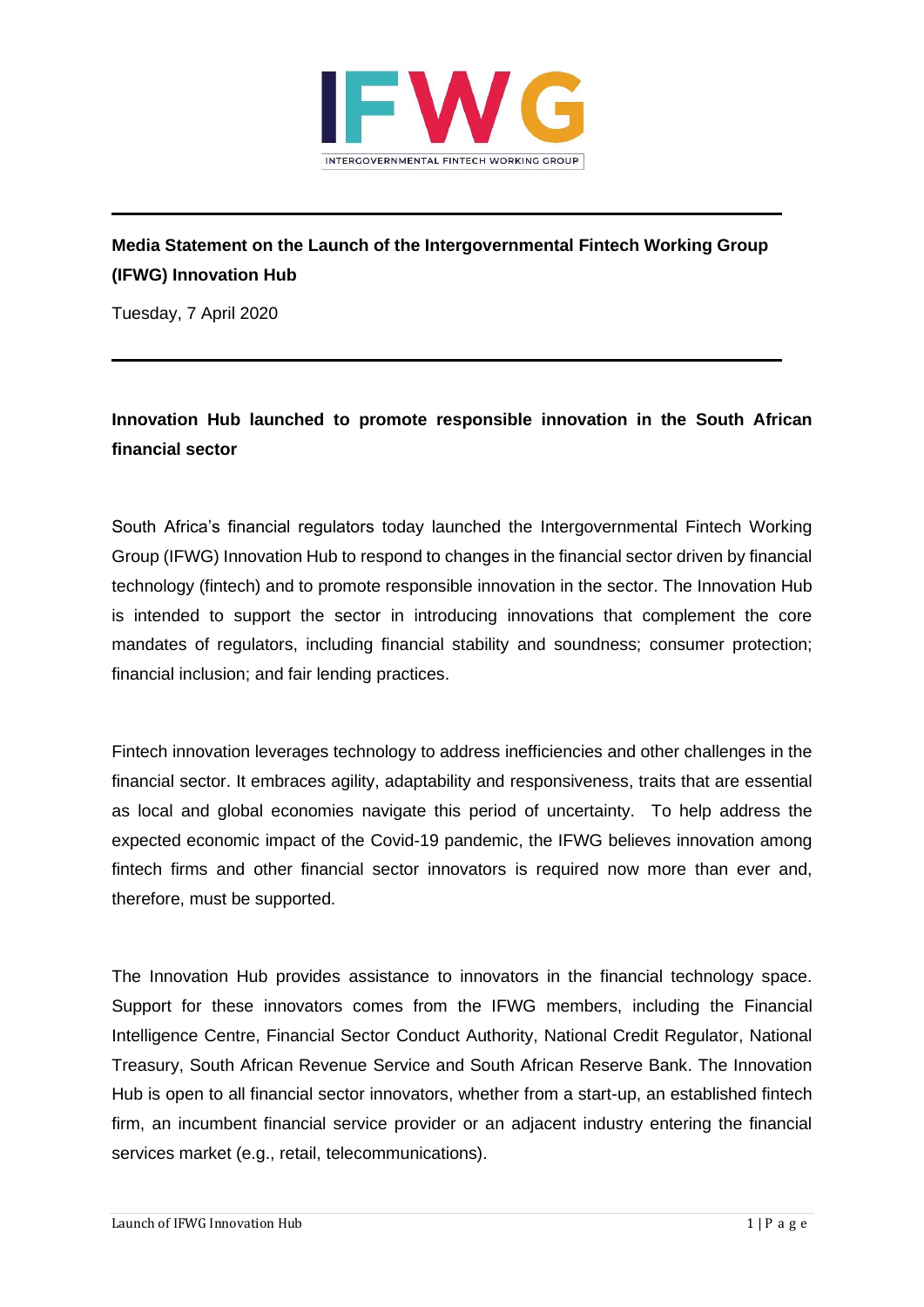

The benefits of the offerings of the Innovation Hub include clarification on the regulatory landscape, access to a space for testing the regulatory fit of innovative solutions and participation in initiatives and forums helping to shape the future of financial sector regulation on emerging fintech topics.

Innovation Hub users have access to three avenues for assistance:

- **The Regulatory Guidance Unit** exists to help market innovators resolve specific questions regarding the policy landscape and regulatory requirements. Financial sector innovators with questions on fintech or innovation-related financial sector regulation are encouraged to visit the IFWG website and submit an enquiry to the Regulatory Guidance Unit at [https://www.ifwg.co.za/regulatory-guidance-unit/.](https://www.ifwg.co.za/regulatory-guidance-unit/) Regulators will continue to assist queries through digital and virtual means, however, due to the pandemic, response times may depend on the volume and complexity of queries and will be provided on a best effort basis.
- **The Regulatory Sandbox** provides financial sector innovators with an opportunity to test new products and services that push the boundaries of existing regulation, all under the responsible supervision of relevant regulators. Participants must apply to the Regulatory Sandbox, and the application can be downloaded at [https://www.ifwg.co.za/regulatory](https://www.ifwg.co.za/regulatory-sandbox/)[sandbox/.](https://www.ifwg.co.za/regulatory-sandbox/)
- **The Innovation Accelerator** exists to provide a collaborative, exploratory environment for financial sector regulators to learn from and work with each other – and the broader financial sector ecosystem – on emerging innovations in the industry. Outcomes of these coordinated efforts will be shared on the IFWG Innovation Hub website, and the Innovation Hub's latest reports can be accessed at [https://www.ifwg.co.za/innovation-accelerator/.](https://www.ifwg.co.za/innovation-accelerator/)

Through the Innovation Hub, the IFWG is committed to providing these resources to fintechs and other financial sector innovators not only as we combat the Covid-19 pandemic, but well into the future. Over time, it is the IFWG's desire that its efforts to promote responsible financial sector innovation could have the potential to generate economic benefit for individuals, businesses and – in sum – the country at large.